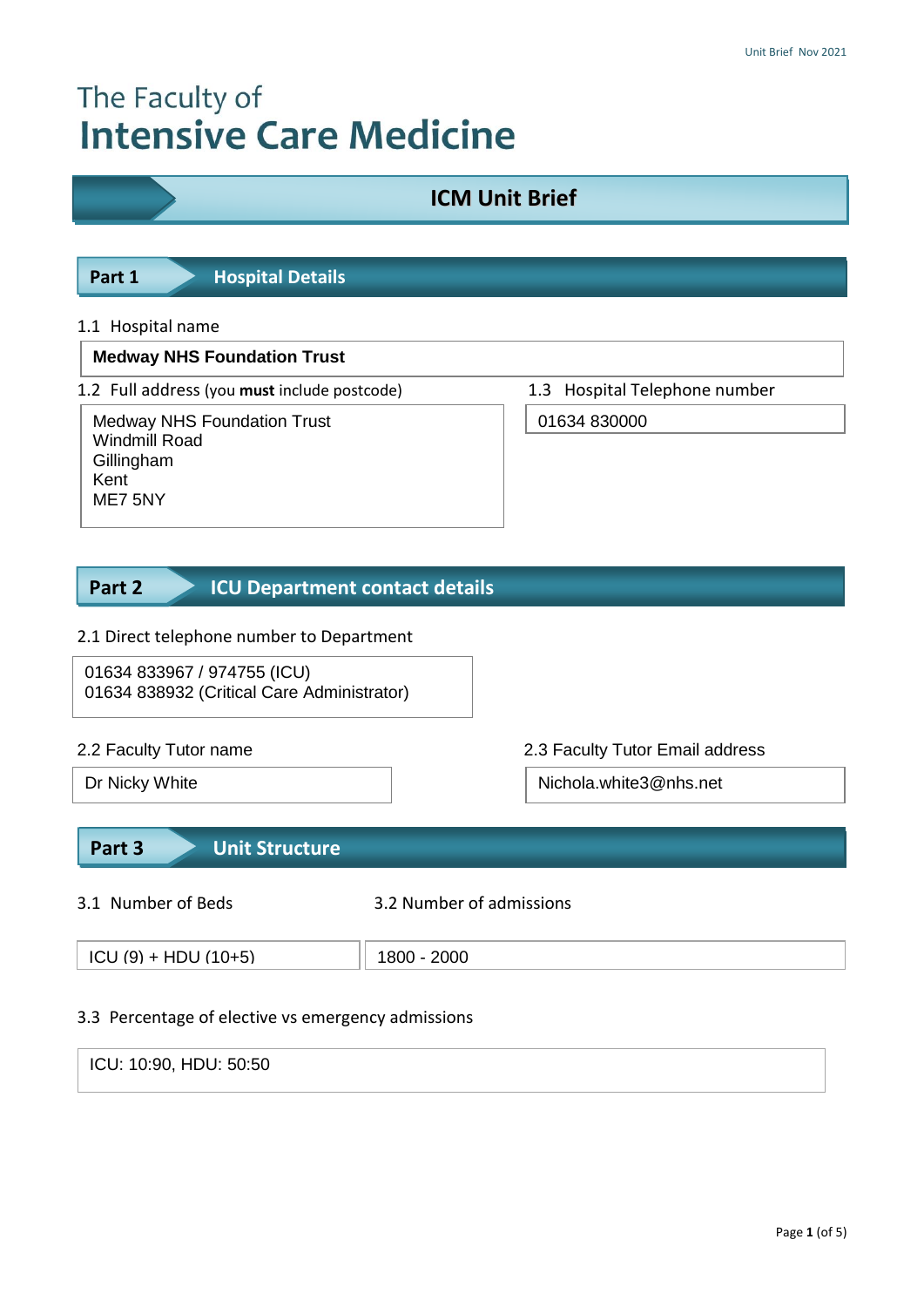#### 3.4 Overview of case mix within the unit

of the busiest critical care units in the region filled with socio-economic inequalities, the We have a busy 24 bedded critical care department, admitting around 1800 - 2000 patients/year, comprising a separate 9-bedded ICU, 10-bedded amber HDU and 5-bedded green HDU. Being one department provides trainees with opportunities to gain experience in a diverse case mix of critically ill medical patients alongside a large number of elective and emergency post-surgical patients. The case mix for the level 3 admissions is approximately 90%-10% emergency: elective split and approximately 70:30 medical: surgical split. The hospital houses many surgical specialities including vascular and ENT and therefore we receive the case mix associated with these. Medical specialities include Cardiology, Respiratory, Neurology, Gastroenterology, Endocrine, Acute Medicine and Elderly Care.

Ventilators (Draeger Infinity V500 and V800) with advanced modes including APRV are in use in the unit. Citrate anticoagulation (Nikkiso Aquarius) is first line for CVVH and we use Edward's Flo Trac for cardiac output monitoring.

There is an active interventional radiology department and we take advantage of this service to deliver unique modalities of therapy (e.g. catheter directed/ ultrasound assisted thrombolysis for intermediate risk pulmonary embolism). The emergency department is the busiest in the region and treats wide ranging acute illnesses. Respiratory medicine department has a comprehensive range of services (TB, lung cancer including interventions like EBUS/ Thoracoscopy, pleural service, busy sleep and domiciliary NIV service) and works in close collaboration with critical care. There is a 24/7 on-call GI bleed rota in place and 24/7 on-call service is also in place for cardiology and major surgical specialties (ENT, colorectal, orthopaedics, vascular, urology).

There is a well-established Post-ICU clinic with physiotherapists and a counsellor embedded within the team.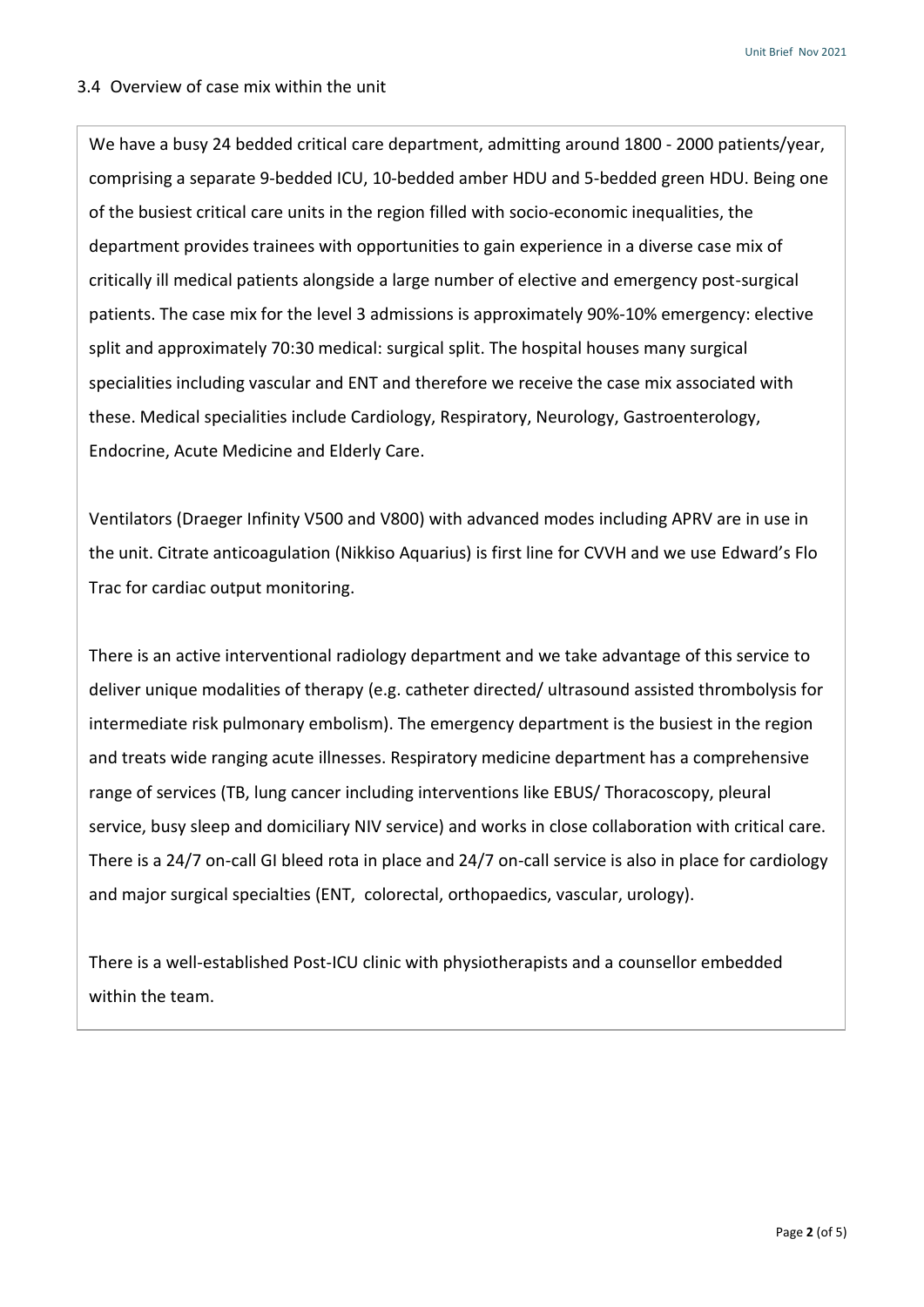#### 3.5 Names of Consultants, roles and areas of interest

| Name                    | Role (eg clinical lead, consultant)                                                                                        | Areas of Interest                                                                                        |
|-------------------------|----------------------------------------------------------------------------------------------------------------------------|----------------------------------------------------------------------------------------------------------|
| Dr Paul Hayden          | Clinical Lead for Critical Care,<br><b>Consultant Critical Care and</b><br>Anaesthesia<br><b>Trust Organ Donation Lead</b> | USS/ECHO in critical care,<br>sepsis biomarkers, delirium,<br>communication/rehab, organ<br>donation, QI |
| Dr Graeme Sanders       | <b>Consultant Critical Care and</b><br>Anaesthesia                                                                         | Peri-operative optimization                                                                              |
| Dr Nandita Divekar      | <b>Consultant Critical Care and</b><br>Anaesthesia                                                                         | Sepsis, VTE<br><b>Audit Lead</b>                                                                         |
| Dr Arek Makowski        | <b>Consultant Critical Care and</b><br>Anaesthesia                                                                         | High Flow Oxygen Therapy,<br>vascular anaesthesia,<br><b>Research and ERAS</b>                           |
| Dr Beata Misztal        | <b>Consultant Critical Care and</b><br>Anaesthesia                                                                         | Patient Blood Management,<br>perioperative anticoagulation                                               |
| Dr Rahul Sarkar         | <b>Consultant Critical Care and</b><br><b>Respiratory Medicine</b>                                                         | Education, simulation, EBUS<br>bronchoscopy, public health                                               |
| Dr Ravi Singh-Verma     | <b>Consultant Critical Care and</b><br>Anaesthesia                                                                         | Peri-operative fluid<br>management, NIV                                                                  |
| Dr Rupa Kaur            | <b>Consultant Critical Care and</b><br>Anaesthesia                                                                         | Management, vascular<br>anaesthesia                                                                      |
| Dr Pavol Palcovic       | <b>Consultant Critical Care and</b><br>Anaesthesia                                                                         | Perioperative medicine,<br>sepsis, haemodynamic<br>monitoring, transfers                                 |
| Dr Nicky White          | ICM Faculty Tutor<br>Consultant in Critical Care and<br>Anaesthesia                                                        | Pre-hospital medicine, trauma,<br>Education, welfare                                                     |
| Dr Rachel Krol          | <b>Consultant Critical Care and</b><br>Anaesthesia                                                                         | Outreach, critical care rehabilita                                                                       |
| Dr Nikhil Bhatia        | Consultant in Critical Care and<br><b>Acute Medicine</b>                                                                   | Ambulatory care                                                                                          |
| Dr Sarah Hare           | Clinical Director Perioperative and<br><b>Critical Care</b><br><b>Consultant Anaesthetist</b>                              | Management, paediatrics,<br>emergencies                                                                  |
| Dr Vipal Chawla         | Locum Consultant in Critical Care                                                                                          | USS, vascular access, education                                                                          |
| Dr Gihan Hettiararchchi | <b>Respiratory Medicine</b>                                                                                                | TB, Pulmonary embolism                                                                                   |
| Dr Ashok Chengappa      | <b>Respiratory Medicine</b>                                                                                                | Lung cancer                                                                                              |
| Dr Sandip Banerjee      | <b>Respiratory Medicine</b>                                                                                                | Sleep disordered breathing, NIV                                                                          |
| Dr Lisa Vincent-Smith   | <b>Respiratory Medicine</b>                                                                                                | Sleep disordered breathing, NIV                                                                          |
| Dr Kate Brignall        | <b>Respiratory Medicine</b>                                                                                                | NIV, ILD                                                                                                 |
| Dr Tom Sanctuary        | <b>Respiratory Medicine</b>                                                                                                |                                                                                                          |
| Dr Ahmed Haque          | <b>Respiratory Medicine</b>                                                                                                |                                                                                                          |

#### 3.6 Details of research projects being undertaken within the unit

TRAC-MAN, OSCAR, FIRE, ECLIPSE, CIRCA and ETHICUS among others. Trainees are encouraged Medway is involved in a large number of local and national research projects. We are currently recruiting in BLING and other trials. Previously completed studies include "65 Trial", PRISM, Ingenza and TEST-IT, LEOPARDS, ACCUPASS, CALORIES, PROMISE, FREE, IOSWean, ISOS, EPOCH, to complete their GCP and participate in the research activities.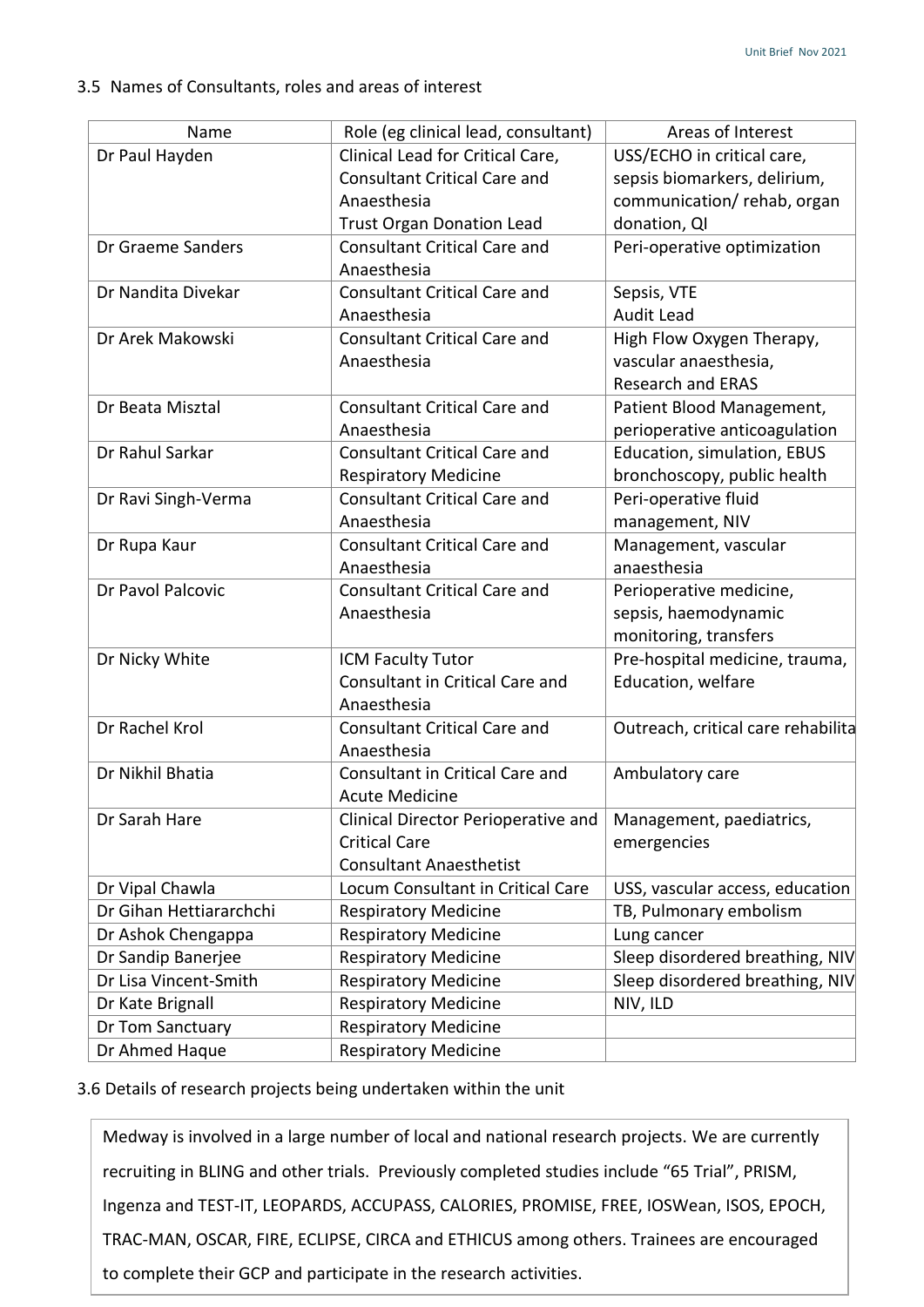#### 3.7 How is the unit staffed?

**Part 4 Training**  cover the 3 clinical areas (ICU, Amber HDU, Green HDU). Everyone rotates around to gain Junior medical cover is made up of a combination of ICM, Medical, Anaesthetic, ACCS and Foundation trainees as well as Clinical Trust Fellows (CTFs) and Specialty Doctors. Our fantastic Advanced Critical Care Practitioners (ACCPs) also participate in the rota. The morning and evening handover is of all the units. The medical team is then divided up to maximum clinical experience as ICU and HDU have different learning opportunities. Out of hours work is in teams of 3, usually with one Registrar/Middle Grade doctor. F1 doctors are part of the team as supernumerary members, working Monday to Friday daytime. Senior cover is provided by the consultants on-site (0800-1800) seven days a week and distally out-of-hours, with readiness to be on-site whenever needed.

#### 4.1 Details of training opportunities on the unit

- There is weekly teaching, including regular journal club. This is supervised by consultants and all doctors and ACCPs have the opportunity to present.
- ICU BASIC course is delivered yearly through the department.
- There are dedicated Ultrasound scanners available in each of the critical care areas for use in clinical services and training.
- Opportunities to perform regularly performed ICM procedures including percutaneous tracheostomy.
- It is possible to be involved in regular research activities within the department.
- There are opportunities for being involved in hospital wide "Medilead" project.
- There is scope to gain exposure in domiciliary NIV services due to close association between ICM and respiratory medicine department.
- There are opportunities to learn bronchoscopy with single patient use bronchoscopes available within the unit
- There can be opportunities to be involved in regular teaching for medical students.
- There can be opportunities to gain exposure to post ICU follow up clinic.
- Trainees regularly get involved in regular multidisciplinary teaching including simulation based teaching.